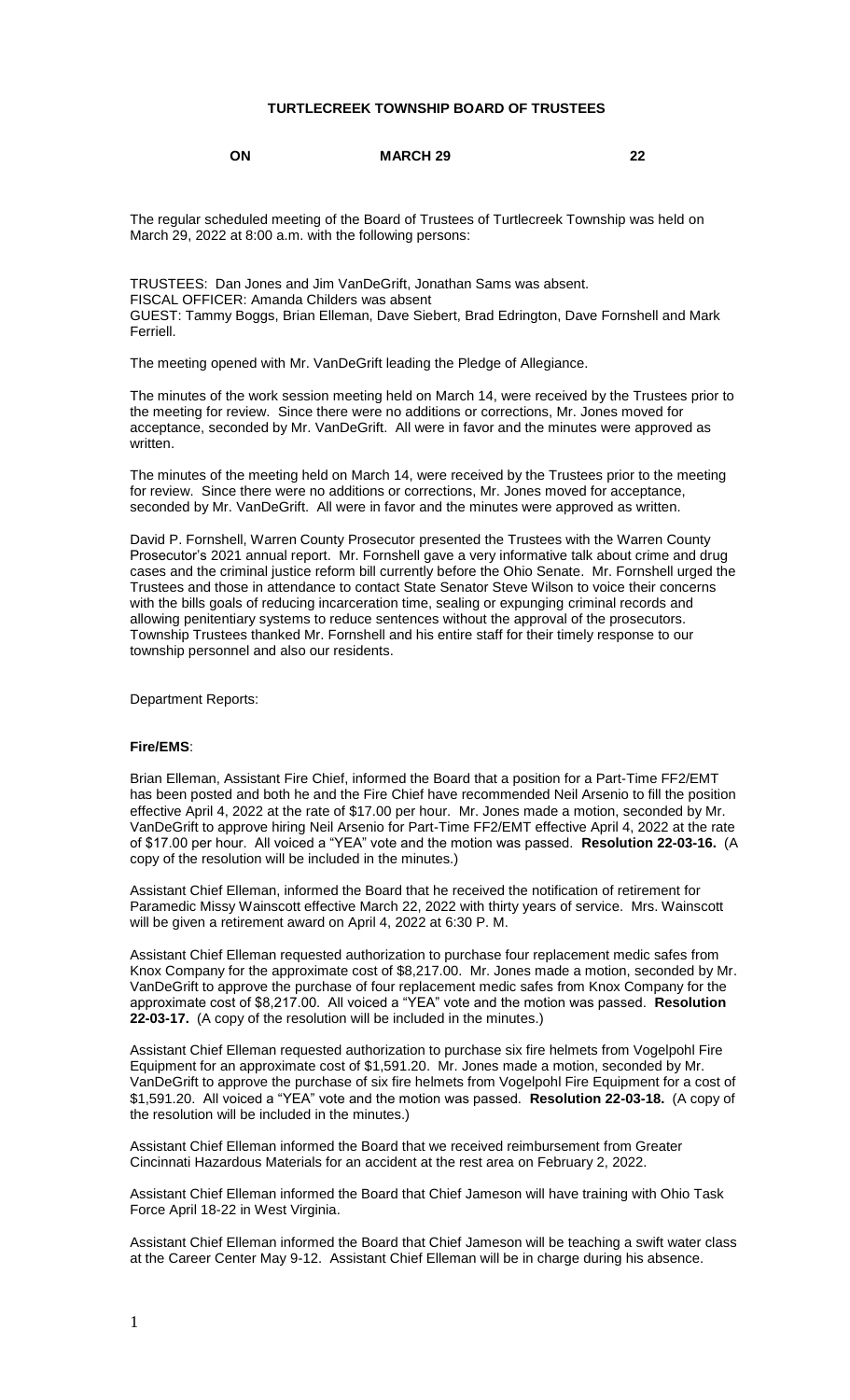### **Road and Bridg**e:

Dave Siebert, Road and Bridge Supervisor, presented the Board with detailed information regarding the current state bid pricing for a new Boom Mower from Southeastern Equipment with a cost of \$131,775.20. The current boom mower is fifteen years old with 5,877 hours used during that time. Mr. Siebert stated that this piece of equipment is very important for Township safety and visibility along our roadways. Mr. Siebert also informed the Board that there is one available that we can receive now. Mr. Jones made a motion, seconded by Mr. VanDeGrift to approve the replacement of the boom mower from Southeaster Equipment in the amount of \$131,775.20. All voiced a "YEA" vote and the motion was passed. **Resolution 22-03-19.** (A copy of the resolution will be included in the minutes.)

Mr. Siebert recommended that we list the old boom mower on GovDeals with a minimum price of \$25,000.00. Mr. Jones made a motion, seconded by Mr. VanDeGrift to approve listing the old boom mower on GovDeals with a minimum price of \$25,000.00. All present voiced a "YEA" vote and the motion was passed.

Mr. Siebert informed the Board that there is an issue with Circle Drive involving water drainage. Warren County Water will be out to assist our road crew with jetting the pipes as a professional courtesy to the Township.

Mr. Siebert informed the Board that Drake Road will likely be paved this year and he would like to have all potential road work and repairs done prior to paving.

#### **Administration**:

Tammy Boggs, Township Administrator, informed the Board that the time clocks previously authorized for purchase did not meet our needs and were returned.

Mrs. Boggs informed the trustees that she received a request for sponsorship of Warren County 4-H program awards. Mr. Jones made a motion, seconded by Mr. VanDeGrift to approve the sponsorship of Warren County 4-H program awards in the amount of \$487.00. All voiced a "YEA" vote and the motion was passed with **Resolution 22-03-20.** (A copy of the resolution is included in the minutes).

Mrs. Boggs requested ratification for expenditures authorized by Township Administrator or Township Officer or Employee authorized by Township Administrator in the cumulative amount of \$1,529.75. The purchases are \$30.66 from Walmart, \$16.33 from The UPS Store, \$78.11 from Etsy, \$191.20 from Eagle Engraving, \$24.95 from Rural King, \$149.12 from The Home Depot, \$151.99 from Summit, \$364.70 from American Metal, \$200.60 from Table Covers Now, \$316.50 from ESET and \$5.59 from Wasabi. Mr. Jones made a motion, seconded by Mr. VanDeGrift to subsequently approve the expenditures in the cumulative amount of \$1,529.75. All present voiced a "YEA" vote and the motion was passed with **Resolution 22-03-21.** (A copy of the Resolution is included in the minutes.)

## **General Reports:**

#### **CORRESPONDENCE:**

#### **IN:**

Thank you email from Safe on Main for donation Signed ODOT Annual Certification from WC Engineer's office Email from The Builders Exchange requesting status of Station 31 project Email from Ms. Messer requesting fire report for 25 W. Orchard Email from Ms. Fulkerson requesting status of Hoffmann swale report Letter from Ohio Department of Commerce regarding liquor license Letter from US Department of Commerce US Census Bureau requesting survey Letter to Trustees from IAFF Local 5353 requesting a meeting Email from Ms. Myers regarding income tax in the township

#### **OUT:**

Email to Mr. Clendenen regarding request for street light on Hatfield Road Email to The Builders Exchange requesting status of Station 31 project Letter to EPA regarding MVAC recover/recycle equipment Email to Ms. Fulkerson regarding status of Hoffmann swale report Letter to Mr. Arsenio regarding job offer Completed survey to US Department of Commerce US Census Bureau Email to Ms. Myers regarding income tax in the township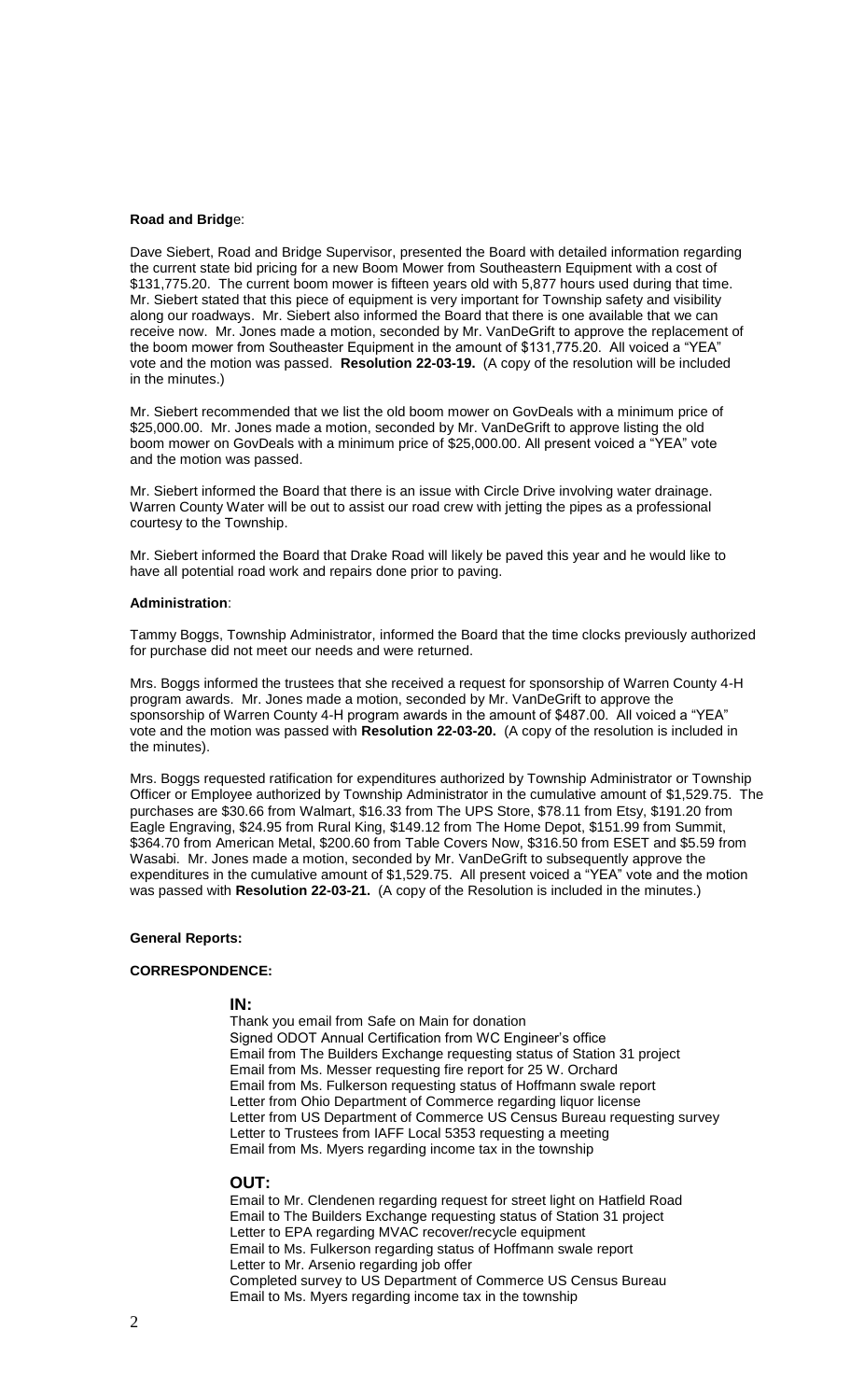#### **Fiscal Officer Reports:**

The Fiscal Officer presented the bills, which were due, and the following checks were approved and signed. Check Nos. 33795 through 33822 (copy to follow) and Vouchers 270-2022 through 331-2022.

The Fiscal Office reported the following income from:

| 3/21/22<br>243-2022<br>BUSINESS PLAN INC - MY COBRA PLAN<br>\$33.47 REIMBURSEMENT FOR COBRA PREMIUM FROM RON CHASTEEN DELTA DENTAL<br>3/22/22<br>2031-892-0000<br>3/21/22<br>3/22/22<br>244-2022<br>BUSINESS PLAN INC - MY COBRA PLAN<br>2031-892-0000<br>\$8.83 REIMBURSEMENT FROM RON CHASTEEN FOR PRINCIPAL INSURANCE JANUARY PREMIUM<br>\$42.30<br>242-2022<br>3/21/22<br>3/22/22<br>STINE FUNERAL HOME<br>\$450.00 GRAVE OPEN/CLOSE W MARR SECTION 32 LOT 8<br>2041-302-0000<br>\$450.00<br>3/14/22<br>3/22/22<br>238-2022<br><b>TRICARE</b><br>2191-299-0000<br>\$101.27 LIFE SQUAD SERVICES<br>3/14/22<br>3/22/22<br>239-2022<br>GREAT SOUTHERN LIFE INSURANCE<br>\$91.56 LIFE SQUAD SERVICES<br>2191-299-0000<br>3/15/22<br>3/22/22<br>240-2022<br>GREAT SOUTHERN LIFE INSURANCE CO<br>2191-299-0000<br>\$100.47 LIFE SQUAD SERVICES<br>3/17/22<br>3/22/22<br>241-2022<br>\$417.35 LIFE SQUAD SERVICES<br><b>CUSTOM DESIGN BENEFITS</b><br>2191-299-0000<br>3/21/22<br>3/22/22<br>245-2022<br>BUCKEYE HEALTH PLAN<br>2191-299-0000<br>\$350.64 LIFE SQUAD SERVICES<br>3/21/22<br>3/22/22<br>246-2022<br>FREEDOM LIFE INSURANCE COMPANY OF AMERIC<br>\$100,00 LIFE SQUAD SERVICES<br>2191-299-0000<br>3/10/22<br>3/25/22<br>247-2022<br>STATE OF OHIO MEDICAID<br>\$5.60 LIFE SQUAD SERVICES (DIRECT DEPOSIT)<br>2191-299-0000<br>3/10/22<br>3/25/22<br>248-2022<br>\$182.00 LIFE SQUAD SERVICES (DIRECT DEPOSIT)<br>UHC COMMUNITY PL<br>2191-299-0000<br>3/10/22<br>3/25/22<br>249-2022<br>UNITED HEALTHCARE<br>2191-299-0000<br>\$258.76 LIFE SQUAD SERVICES (DIRECT DEPOSIT)<br>3/10/22<br>250-2022<br>\$662.72 LIFE SQUAD SERVICES (DIRECT DEPOSIT)<br>3/25/22<br>UNITED HEALTHCARE<br>2191-299-0000<br>3/10/22<br>3/25/22<br>251-2022<br>CGS<br>2191-299-0000<br>\$1,173.20 LIFE SQUAD SERVICES (DIRECT DEPOSIT)<br>3/11/22<br>252-2022<br>AARP SUPPLEMENTAL<br>\$308.62 LIFE SQUAD SERVICES (DIRECT DEPOSIT)<br>3/25/22<br>2191-299-0000<br>3/11/22<br>3/25/22<br>253-2022<br>MOLINA HEALTHCARE<br>\$350.85 LIFE SQUAD SERVICES (DIRECT DEPOSIT)<br>2191-299-0000<br>3/11/22<br>3/25/22<br>254-2022<br>AETNA H09<br>\$381.19 LIFE SQUAD SERVICES (DIRECT DEPOSIT)<br>2191-299-0000<br>3/14/22<br>3/25/22<br>255-2022<br><b>CIGNA</b><br>2191-299-0000<br>\$90.44 LIFE SQUAD SERVICES (DIRECT DEPOSIT)<br>3/14/22<br>256-2022<br><b>BUCKEYE COMMUNITY</b><br>\$134.00 LIFE SQUAD SERVICES (DIRECT DEPOSIT)<br>3/25/22<br>2191-299-0000<br>3/14/22<br>257-2022<br>\$398.15 LIFE SQUAD SERVICES (DIRECT DEPOSIT)<br>3/25/22<br>ANTHEM BLUE<br>2191-299-0000<br>258-2022<br><b>HUMANA</b><br>\$156.58 LIFE SQUAD SERVICES (DIRECT DEPOSIT)<br>3/15/22<br>3/25/22<br>2191-299-0000<br>3/15/22<br>3/25/22<br>259-2022<br><b>AETNA</b><br>\$402.09 LIFE SQUAD SERVICES (DIRECT DEPOSIT)<br>2191-299-0000<br>260-2022<br><b>HWHO</b><br>3/15/22<br>3/25/22<br>\$743.56 LIFE SQUAD SERVICES (DIRECT DEPOSIT)<br>2191-299-0000<br>3/16/22<br>3/25/22<br>261-2022<br><b>UMR</b><br>2191-299-0000<br>\$52.80 LIFE SQUAD SERVICES (DIRECT DEPOSIT)<br>3/16/22<br>262-2022<br>\$180.00 LIFE SQUAD SERVICES (DIRECT DEPOSIT)<br>3/25/22<br>HNB-ECHO<br>2191-299-0000<br>3/16/22<br>3/25/22<br>263-2022<br>\$328.81 LIFE SQUAD SERVICES (DIRECT DEPOSIT)<br>ANTHEM BLUE<br>2191-299-0000<br>264-2022<br>ANTHEM BLUE<br>\$402.18 LIFE SQUAD SERVICES (DIRECT DEPOSIT)<br>3/16/22<br>3/25/22<br>2191-299-0000<br>3/16/22<br>3/25/22<br>265-2022<br><b>AETNA</b><br>\$421.01 LIFE SQUAD SERVICES (DIRECT DEPOSIT)<br>2191-299-0000<br>266-2022<br>3/16/22<br>3/25/22<br><b>AETNA</b><br>\$421.01 LIFE SQUAD SERVICES (DIRECT DEPOSIT)<br>2191-299-0000<br>3/16/22<br>3/25/22<br>267-2022<br>AETNA BETTER HEALTH<br>2191-299-0000<br>\$3,012.11 LIFE SQUAD SERVICES (DIRECT DEPOSIT)<br>3/17/22<br>268-2022<br>\$117.79 LIFE SQUAD SERVICES (DIRECT DEPOSIT)<br>3/25/22<br><b>HUMANA</b><br>2191-299-0000<br>3/17/22<br>3/25/22<br>269-2022<br>\$308.00 LIFE SQUAD SERVICES (DIRECT DEPOSIT)<br><b>BUCKEYE COMMUNITY</b><br>2191-299-0000<br>270-2022<br>\$506.88 LIFE SQUAD SERVICES (DIRECT DEPOSIT)<br>3/17/22<br>3/25/22<br><b>ANTHEM BLUE</b><br>2191-299-0000<br>3/17/22<br>3/25/22<br>271-2022<br>STATE OF OHIO MEDICAID<br>\$766.80 LIFE SQUAD SERVICES (DIRECT DEPOSIT)<br>2191-299-0000<br>3/17/22<br>272-2022<br>3/25/22<br>UNITED HEALTHCARE<br>\$1,421.63 LIFE SQUAD SERVICES (DIRECT DEPOSIT)<br>2191-299-0000<br>3/18/22<br>3/25/22<br>281-2022<br>HNB-ECHO<br>2191-299-0000<br>\$132.00 LIFE SQUAD SERVICES (DIRECT DEPOSIT)<br>3/18/22<br>282-2022<br>\$182.24 LIFE SQUAD SERVICES (DIRECT DEPOSIT)<br>3/25/22<br>AARP SUPPLEMENTAL<br>2191-299-0000<br>3/21/22<br>3/25/22<br>283-2022<br>AARP SUPPLEMENTAL<br>\$85.47 LIFE SQUAD SERVICES (DIRECT DEPOSIT)<br>2191-299-0000<br>284-2022<br>\$87.39 LIFE SQUAD SERVICES (DIRECT DEPOSIT)<br>3/21/22<br>3/25/22<br>ANTHEM BLUE<br>2191-299-0000<br>3/21/22<br>3/25/22<br>285-2022<br>MEDICAL MUTUAL<br>\$92.45 LIFE SQUAD SERVICES (DIRECT DEPOSIT)<br>2191-299-0000<br>286-2022<br>3/21/22<br>3/25/22<br>MOLINA HEALTHCARE<br>\$132.00 LIFE SQUAD SERVICES (DIRECT DEPOSIT)<br>2191-299-0000<br>3/21/22<br>3/25/22<br>287-2022<br><b>ANTHEM BLUE</b><br>2191-299-0000<br>\$1,176,58 LIFE SQUAD SERVICES (DIRECT DEPOSIT)<br>3/21/22<br>288-2022<br>\$4,747.48 LIFE SQUAD SERVICES (DIRECT DEPOSIT)<br>3/25/22<br>CGS<br>2191-299-0000<br>3/17/22<br>3/25/22<br>275-2022<br>STATE OF OHIO<br>2191-299-0000<br>\$1,410.74 LIFE SQUAD SERVICES WCI 4TH QTR 2021 (DIRECT DEPOSIT)<br>\$22,394.42<br>3/14/22<br>3/25/22<br>273-2022<br>WARREN COUNTY AUDITOR, MATT NOLAN<br>1000-532-0000<br>\$964.85 LOCAL GOVT HB62 MARCH 2022 (DIRECT DEPOSIT)<br>3/14/22<br>274-2022<br>WARREN COUNTY AUDITOR, MATT NOLAN<br>\$5,433.89 LOCAL GOVT MARCH 2022 (DIRECT DEPOSIT)<br>3/25/22<br>1000-532-0000<br>3/25/22 277-2022<br>3/21/22<br>WARREN COUNTY AUDITOR, MATT NOLAN<br>\$1,914.70 MOTOR VEHICLE LICENSE TAX FEBRUARY 2022 (DIRECT DEPOSIT)<br>2011-536-0000<br>3/21/22<br>276-2022<br>\$1,717.50 NEW \$5 PERMISSIVE AUTO FEBRUARY 2022 (DIRECT DEPOSIT)<br>3/25/22<br>WARREN COUNTY AUDITOR, MATT NOLAN<br>2231-592-0000<br>3/21/22<br>3/25/22<br>278-2022<br>WARREN COUNTY AUDITOR, MATT NOLAN<br>\$2,300.54 CENTS PER GALLON MARCH 2022 (DIRECT DEPOSIT)<br>2021-537-0000<br>280-2022<br>\$17,132.20 GAS EXCISE TAX MARCH 2022 (DIRECT DEPOSIT)<br>3/21/22<br>3/25/22<br>WARREN COUNTY AUDITOR, MATT NOLAN<br>2021-537-0000<br>3/21/22<br>3/25/22<br>279-2022<br>WARREN COUNTY AUDITOR, MATT NOLAN<br>2231-104-0000<br>\$7,442.50 OLD \$5 PERMISSIVE AUTO TAX (DIRECT DEPOSIT) | Post Date Transaction Date Receipt Number | <b>Source</b> | <b>Account Code</b> | <b>Total Receipt</b> | <b>Purpose</b> |
|--------------------------------------------------------------------------------------------------------------------------------------------------------------------------------------------------------------------------------------------------------------------------------------------------------------------------------------------------------------------------------------------------------------------------------------------------------------------------------------------------------------------------------------------------------------------------------------------------------------------------------------------------------------------------------------------------------------------------------------------------------------------------------------------------------------------------------------------------------------------------------------------------------------------------------------------------------------------------------------------------------------------------------------------------------------------------------------------------------------------------------------------------------------------------------------------------------------------------------------------------------------------------------------------------------------------------------------------------------------------------------------------------------------------------------------------------------------------------------------------------------------------------------------------------------------------------------------------------------------------------------------------------------------------------------------------------------------------------------------------------------------------------------------------------------------------------------------------------------------------------------------------------------------------------------------------------------------------------------------------------------------------------------------------------------------------------------------------------------------------------------------------------------------------------------------------------------------------------------------------------------------------------------------------------------------------------------------------------------------------------------------------------------------------------------------------------------------------------------------------------------------------------------------------------------------------------------------------------------------------------------------------------------------------------------------------------------------------------------------------------------------------------------------------------------------------------------------------------------------------------------------------------------------------------------------------------------------------------------------------------------------------------------------------------------------------------------------------------------------------------------------------------------------------------------------------------------------------------------------------------------------------------------------------------------------------------------------------------------------------------------------------------------------------------------------------------------------------------------------------------------------------------------------------------------------------------------------------------------------------------------------------------------------------------------------------------------------------------------------------------------------------------------------------------------------------------------------------------------------------------------------------------------------------------------------------------------------------------------------------------------------------------------------------------------------------------------------------------------------------------------------------------------------------------------------------------------------------------------------------------------------------------------------------------------------------------------------------------------------------------------------------------------------------------------------------------------------------------------------------------------------------------------------------------------------------------------------------------------------------------------------------------------------------------------------------------------------------------------------------------------------------------------------------------------------------------------------------------------------------------------------------------------------------------------------------------------------------------------------------------------------------------------------------------------------------------------------------------------------------------------------------------------------------------------------------------------------------------------------------------------------------------------------------------------------------------------------------------------------------------------------------------------------------------------------------------------------------------------------------------------------------------------------------------------------------------------------------------------------------------------------------------------------------------------------------------------------------------------------------------------------------------------------------------------------------------------------------------------------------------------------------------------------------------------------------------------------------------------------------------------------------------------------------------------------------------------------------------------------------------------------------------------------------------------------------------------------------------------------------------------------------------------------------------------------------------------------------------------------------------------------------------------------------------------------------------------------------------------------------------------------------------------------------------------------------------------------------------------------------------------------|-------------------------------------------|---------------|---------------------|----------------------|----------------|
|                                                                                                                                                                                                                                                                                                                                                                                                                                                                                                                                                                                                                                                                                                                                                                                                                                                                                                                                                                                                                                                                                                                                                                                                                                                                                                                                                                                                                                                                                                                                                                                                                                                                                                                                                                                                                                                                                                                                                                                                                                                                                                                                                                                                                                                                                                                                                                                                                                                                                                                                                                                                                                                                                                                                                                                                                                                                                                                                                                                                                                                                                                                                                                                                                                                                                                                                                                                                                                                                                                                                                                                                                                                                                                                                                                                                                                                                                                                                                                                                                                                                                                                                                                                                                                                                                                                                                                                                                                                                                                                                                                                                                                                                                                                                                                                                                                                                                                                                                                                                                                                                                                                                                                                                                                                                                                                                                                                                                                                                                                                                                                                                                                                                                                                                                                                                                                                                                                                                                                                                                                                                                                                                                                                                                                                                                                                                                                                                                                                                                                                                                                                                                                      |                                           |               |                     |                      |                |
|                                                                                                                                                                                                                                                                                                                                                                                                                                                                                                                                                                                                                                                                                                                                                                                                                                                                                                                                                                                                                                                                                                                                                                                                                                                                                                                                                                                                                                                                                                                                                                                                                                                                                                                                                                                                                                                                                                                                                                                                                                                                                                                                                                                                                                                                                                                                                                                                                                                                                                                                                                                                                                                                                                                                                                                                                                                                                                                                                                                                                                                                                                                                                                                                                                                                                                                                                                                                                                                                                                                                                                                                                                                                                                                                                                                                                                                                                                                                                                                                                                                                                                                                                                                                                                                                                                                                                                                                                                                                                                                                                                                                                                                                                                                                                                                                                                                                                                                                                                                                                                                                                                                                                                                                                                                                                                                                                                                                                                                                                                                                                                                                                                                                                                                                                                                                                                                                                                                                                                                                                                                                                                                                                                                                                                                                                                                                                                                                                                                                                                                                                                                                                                      |                                           |               |                     |                      |                |
|                                                                                                                                                                                                                                                                                                                                                                                                                                                                                                                                                                                                                                                                                                                                                                                                                                                                                                                                                                                                                                                                                                                                                                                                                                                                                                                                                                                                                                                                                                                                                                                                                                                                                                                                                                                                                                                                                                                                                                                                                                                                                                                                                                                                                                                                                                                                                                                                                                                                                                                                                                                                                                                                                                                                                                                                                                                                                                                                                                                                                                                                                                                                                                                                                                                                                                                                                                                                                                                                                                                                                                                                                                                                                                                                                                                                                                                                                                                                                                                                                                                                                                                                                                                                                                                                                                                                                                                                                                                                                                                                                                                                                                                                                                                                                                                                                                                                                                                                                                                                                                                                                                                                                                                                                                                                                                                                                                                                                                                                                                                                                                                                                                                                                                                                                                                                                                                                                                                                                                                                                                                                                                                                                                                                                                                                                                                                                                                                                                                                                                                                                                                                                                      |                                           |               |                     |                      |                |
|                                                                                                                                                                                                                                                                                                                                                                                                                                                                                                                                                                                                                                                                                                                                                                                                                                                                                                                                                                                                                                                                                                                                                                                                                                                                                                                                                                                                                                                                                                                                                                                                                                                                                                                                                                                                                                                                                                                                                                                                                                                                                                                                                                                                                                                                                                                                                                                                                                                                                                                                                                                                                                                                                                                                                                                                                                                                                                                                                                                                                                                                                                                                                                                                                                                                                                                                                                                                                                                                                                                                                                                                                                                                                                                                                                                                                                                                                                                                                                                                                                                                                                                                                                                                                                                                                                                                                                                                                                                                                                                                                                                                                                                                                                                                                                                                                                                                                                                                                                                                                                                                                                                                                                                                                                                                                                                                                                                                                                                                                                                                                                                                                                                                                                                                                                                                                                                                                                                                                                                                                                                                                                                                                                                                                                                                                                                                                                                                                                                                                                                                                                                                                                      |                                           |               |                     |                      |                |
|                                                                                                                                                                                                                                                                                                                                                                                                                                                                                                                                                                                                                                                                                                                                                                                                                                                                                                                                                                                                                                                                                                                                                                                                                                                                                                                                                                                                                                                                                                                                                                                                                                                                                                                                                                                                                                                                                                                                                                                                                                                                                                                                                                                                                                                                                                                                                                                                                                                                                                                                                                                                                                                                                                                                                                                                                                                                                                                                                                                                                                                                                                                                                                                                                                                                                                                                                                                                                                                                                                                                                                                                                                                                                                                                                                                                                                                                                                                                                                                                                                                                                                                                                                                                                                                                                                                                                                                                                                                                                                                                                                                                                                                                                                                                                                                                                                                                                                                                                                                                                                                                                                                                                                                                                                                                                                                                                                                                                                                                                                                                                                                                                                                                                                                                                                                                                                                                                                                                                                                                                                                                                                                                                                                                                                                                                                                                                                                                                                                                                                                                                                                                                                      |                                           |               |                     |                      |                |
|                                                                                                                                                                                                                                                                                                                                                                                                                                                                                                                                                                                                                                                                                                                                                                                                                                                                                                                                                                                                                                                                                                                                                                                                                                                                                                                                                                                                                                                                                                                                                                                                                                                                                                                                                                                                                                                                                                                                                                                                                                                                                                                                                                                                                                                                                                                                                                                                                                                                                                                                                                                                                                                                                                                                                                                                                                                                                                                                                                                                                                                                                                                                                                                                                                                                                                                                                                                                                                                                                                                                                                                                                                                                                                                                                                                                                                                                                                                                                                                                                                                                                                                                                                                                                                                                                                                                                                                                                                                                                                                                                                                                                                                                                                                                                                                                                                                                                                                                                                                                                                                                                                                                                                                                                                                                                                                                                                                                                                                                                                                                                                                                                                                                                                                                                                                                                                                                                                                                                                                                                                                                                                                                                                                                                                                                                                                                                                                                                                                                                                                                                                                                                                      |                                           |               |                     |                      |                |
|                                                                                                                                                                                                                                                                                                                                                                                                                                                                                                                                                                                                                                                                                                                                                                                                                                                                                                                                                                                                                                                                                                                                                                                                                                                                                                                                                                                                                                                                                                                                                                                                                                                                                                                                                                                                                                                                                                                                                                                                                                                                                                                                                                                                                                                                                                                                                                                                                                                                                                                                                                                                                                                                                                                                                                                                                                                                                                                                                                                                                                                                                                                                                                                                                                                                                                                                                                                                                                                                                                                                                                                                                                                                                                                                                                                                                                                                                                                                                                                                                                                                                                                                                                                                                                                                                                                                                                                                                                                                                                                                                                                                                                                                                                                                                                                                                                                                                                                                                                                                                                                                                                                                                                                                                                                                                                                                                                                                                                                                                                                                                                                                                                                                                                                                                                                                                                                                                                                                                                                                                                                                                                                                                                                                                                                                                                                                                                                                                                                                                                                                                                                                                                      |                                           |               |                     |                      |                |
|                                                                                                                                                                                                                                                                                                                                                                                                                                                                                                                                                                                                                                                                                                                                                                                                                                                                                                                                                                                                                                                                                                                                                                                                                                                                                                                                                                                                                                                                                                                                                                                                                                                                                                                                                                                                                                                                                                                                                                                                                                                                                                                                                                                                                                                                                                                                                                                                                                                                                                                                                                                                                                                                                                                                                                                                                                                                                                                                                                                                                                                                                                                                                                                                                                                                                                                                                                                                                                                                                                                                                                                                                                                                                                                                                                                                                                                                                                                                                                                                                                                                                                                                                                                                                                                                                                                                                                                                                                                                                                                                                                                                                                                                                                                                                                                                                                                                                                                                                                                                                                                                                                                                                                                                                                                                                                                                                                                                                                                                                                                                                                                                                                                                                                                                                                                                                                                                                                                                                                                                                                                                                                                                                                                                                                                                                                                                                                                                                                                                                                                                                                                                                                      |                                           |               |                     |                      |                |
|                                                                                                                                                                                                                                                                                                                                                                                                                                                                                                                                                                                                                                                                                                                                                                                                                                                                                                                                                                                                                                                                                                                                                                                                                                                                                                                                                                                                                                                                                                                                                                                                                                                                                                                                                                                                                                                                                                                                                                                                                                                                                                                                                                                                                                                                                                                                                                                                                                                                                                                                                                                                                                                                                                                                                                                                                                                                                                                                                                                                                                                                                                                                                                                                                                                                                                                                                                                                                                                                                                                                                                                                                                                                                                                                                                                                                                                                                                                                                                                                                                                                                                                                                                                                                                                                                                                                                                                                                                                                                                                                                                                                                                                                                                                                                                                                                                                                                                                                                                                                                                                                                                                                                                                                                                                                                                                                                                                                                                                                                                                                                                                                                                                                                                                                                                                                                                                                                                                                                                                                                                                                                                                                                                                                                                                                                                                                                                                                                                                                                                                                                                                                                                      |                                           |               |                     |                      |                |
|                                                                                                                                                                                                                                                                                                                                                                                                                                                                                                                                                                                                                                                                                                                                                                                                                                                                                                                                                                                                                                                                                                                                                                                                                                                                                                                                                                                                                                                                                                                                                                                                                                                                                                                                                                                                                                                                                                                                                                                                                                                                                                                                                                                                                                                                                                                                                                                                                                                                                                                                                                                                                                                                                                                                                                                                                                                                                                                                                                                                                                                                                                                                                                                                                                                                                                                                                                                                                                                                                                                                                                                                                                                                                                                                                                                                                                                                                                                                                                                                                                                                                                                                                                                                                                                                                                                                                                                                                                                                                                                                                                                                                                                                                                                                                                                                                                                                                                                                                                                                                                                                                                                                                                                                                                                                                                                                                                                                                                                                                                                                                                                                                                                                                                                                                                                                                                                                                                                                                                                                                                                                                                                                                                                                                                                                                                                                                                                                                                                                                                                                                                                                                                      |                                           |               |                     |                      |                |
|                                                                                                                                                                                                                                                                                                                                                                                                                                                                                                                                                                                                                                                                                                                                                                                                                                                                                                                                                                                                                                                                                                                                                                                                                                                                                                                                                                                                                                                                                                                                                                                                                                                                                                                                                                                                                                                                                                                                                                                                                                                                                                                                                                                                                                                                                                                                                                                                                                                                                                                                                                                                                                                                                                                                                                                                                                                                                                                                                                                                                                                                                                                                                                                                                                                                                                                                                                                                                                                                                                                                                                                                                                                                                                                                                                                                                                                                                                                                                                                                                                                                                                                                                                                                                                                                                                                                                                                                                                                                                                                                                                                                                                                                                                                                                                                                                                                                                                                                                                                                                                                                                                                                                                                                                                                                                                                                                                                                                                                                                                                                                                                                                                                                                                                                                                                                                                                                                                                                                                                                                                                                                                                                                                                                                                                                                                                                                                                                                                                                                                                                                                                                                                      |                                           |               |                     |                      |                |
|                                                                                                                                                                                                                                                                                                                                                                                                                                                                                                                                                                                                                                                                                                                                                                                                                                                                                                                                                                                                                                                                                                                                                                                                                                                                                                                                                                                                                                                                                                                                                                                                                                                                                                                                                                                                                                                                                                                                                                                                                                                                                                                                                                                                                                                                                                                                                                                                                                                                                                                                                                                                                                                                                                                                                                                                                                                                                                                                                                                                                                                                                                                                                                                                                                                                                                                                                                                                                                                                                                                                                                                                                                                                                                                                                                                                                                                                                                                                                                                                                                                                                                                                                                                                                                                                                                                                                                                                                                                                                                                                                                                                                                                                                                                                                                                                                                                                                                                                                                                                                                                                                                                                                                                                                                                                                                                                                                                                                                                                                                                                                                                                                                                                                                                                                                                                                                                                                                                                                                                                                                                                                                                                                                                                                                                                                                                                                                                                                                                                                                                                                                                                                                      |                                           |               |                     |                      |                |
|                                                                                                                                                                                                                                                                                                                                                                                                                                                                                                                                                                                                                                                                                                                                                                                                                                                                                                                                                                                                                                                                                                                                                                                                                                                                                                                                                                                                                                                                                                                                                                                                                                                                                                                                                                                                                                                                                                                                                                                                                                                                                                                                                                                                                                                                                                                                                                                                                                                                                                                                                                                                                                                                                                                                                                                                                                                                                                                                                                                                                                                                                                                                                                                                                                                                                                                                                                                                                                                                                                                                                                                                                                                                                                                                                                                                                                                                                                                                                                                                                                                                                                                                                                                                                                                                                                                                                                                                                                                                                                                                                                                                                                                                                                                                                                                                                                                                                                                                                                                                                                                                                                                                                                                                                                                                                                                                                                                                                                                                                                                                                                                                                                                                                                                                                                                                                                                                                                                                                                                                                                                                                                                                                                                                                                                                                                                                                                                                                                                                                                                                                                                                                                      |                                           |               |                     |                      |                |
|                                                                                                                                                                                                                                                                                                                                                                                                                                                                                                                                                                                                                                                                                                                                                                                                                                                                                                                                                                                                                                                                                                                                                                                                                                                                                                                                                                                                                                                                                                                                                                                                                                                                                                                                                                                                                                                                                                                                                                                                                                                                                                                                                                                                                                                                                                                                                                                                                                                                                                                                                                                                                                                                                                                                                                                                                                                                                                                                                                                                                                                                                                                                                                                                                                                                                                                                                                                                                                                                                                                                                                                                                                                                                                                                                                                                                                                                                                                                                                                                                                                                                                                                                                                                                                                                                                                                                                                                                                                                                                                                                                                                                                                                                                                                                                                                                                                                                                                                                                                                                                                                                                                                                                                                                                                                                                                                                                                                                                                                                                                                                                                                                                                                                                                                                                                                                                                                                                                                                                                                                                                                                                                                                                                                                                                                                                                                                                                                                                                                                                                                                                                                                                      |                                           |               |                     |                      |                |
|                                                                                                                                                                                                                                                                                                                                                                                                                                                                                                                                                                                                                                                                                                                                                                                                                                                                                                                                                                                                                                                                                                                                                                                                                                                                                                                                                                                                                                                                                                                                                                                                                                                                                                                                                                                                                                                                                                                                                                                                                                                                                                                                                                                                                                                                                                                                                                                                                                                                                                                                                                                                                                                                                                                                                                                                                                                                                                                                                                                                                                                                                                                                                                                                                                                                                                                                                                                                                                                                                                                                                                                                                                                                                                                                                                                                                                                                                                                                                                                                                                                                                                                                                                                                                                                                                                                                                                                                                                                                                                                                                                                                                                                                                                                                                                                                                                                                                                                                                                                                                                                                                                                                                                                                                                                                                                                                                                                                                                                                                                                                                                                                                                                                                                                                                                                                                                                                                                                                                                                                                                                                                                                                                                                                                                                                                                                                                                                                                                                                                                                                                                                                                                      |                                           |               |                     |                      |                |
|                                                                                                                                                                                                                                                                                                                                                                                                                                                                                                                                                                                                                                                                                                                                                                                                                                                                                                                                                                                                                                                                                                                                                                                                                                                                                                                                                                                                                                                                                                                                                                                                                                                                                                                                                                                                                                                                                                                                                                                                                                                                                                                                                                                                                                                                                                                                                                                                                                                                                                                                                                                                                                                                                                                                                                                                                                                                                                                                                                                                                                                                                                                                                                                                                                                                                                                                                                                                                                                                                                                                                                                                                                                                                                                                                                                                                                                                                                                                                                                                                                                                                                                                                                                                                                                                                                                                                                                                                                                                                                                                                                                                                                                                                                                                                                                                                                                                                                                                                                                                                                                                                                                                                                                                                                                                                                                                                                                                                                                                                                                                                                                                                                                                                                                                                                                                                                                                                                                                                                                                                                                                                                                                                                                                                                                                                                                                                                                                                                                                                                                                                                                                                                      |                                           |               |                     |                      |                |
|                                                                                                                                                                                                                                                                                                                                                                                                                                                                                                                                                                                                                                                                                                                                                                                                                                                                                                                                                                                                                                                                                                                                                                                                                                                                                                                                                                                                                                                                                                                                                                                                                                                                                                                                                                                                                                                                                                                                                                                                                                                                                                                                                                                                                                                                                                                                                                                                                                                                                                                                                                                                                                                                                                                                                                                                                                                                                                                                                                                                                                                                                                                                                                                                                                                                                                                                                                                                                                                                                                                                                                                                                                                                                                                                                                                                                                                                                                                                                                                                                                                                                                                                                                                                                                                                                                                                                                                                                                                                                                                                                                                                                                                                                                                                                                                                                                                                                                                                                                                                                                                                                                                                                                                                                                                                                                                                                                                                                                                                                                                                                                                                                                                                                                                                                                                                                                                                                                                                                                                                                                                                                                                                                                                                                                                                                                                                                                                                                                                                                                                                                                                                                                      |                                           |               |                     |                      |                |
|                                                                                                                                                                                                                                                                                                                                                                                                                                                                                                                                                                                                                                                                                                                                                                                                                                                                                                                                                                                                                                                                                                                                                                                                                                                                                                                                                                                                                                                                                                                                                                                                                                                                                                                                                                                                                                                                                                                                                                                                                                                                                                                                                                                                                                                                                                                                                                                                                                                                                                                                                                                                                                                                                                                                                                                                                                                                                                                                                                                                                                                                                                                                                                                                                                                                                                                                                                                                                                                                                                                                                                                                                                                                                                                                                                                                                                                                                                                                                                                                                                                                                                                                                                                                                                                                                                                                                                                                                                                                                                                                                                                                                                                                                                                                                                                                                                                                                                                                                                                                                                                                                                                                                                                                                                                                                                                                                                                                                                                                                                                                                                                                                                                                                                                                                                                                                                                                                                                                                                                                                                                                                                                                                                                                                                                                                                                                                                                                                                                                                                                                                                                                                                      |                                           |               |                     |                      |                |
|                                                                                                                                                                                                                                                                                                                                                                                                                                                                                                                                                                                                                                                                                                                                                                                                                                                                                                                                                                                                                                                                                                                                                                                                                                                                                                                                                                                                                                                                                                                                                                                                                                                                                                                                                                                                                                                                                                                                                                                                                                                                                                                                                                                                                                                                                                                                                                                                                                                                                                                                                                                                                                                                                                                                                                                                                                                                                                                                                                                                                                                                                                                                                                                                                                                                                                                                                                                                                                                                                                                                                                                                                                                                                                                                                                                                                                                                                                                                                                                                                                                                                                                                                                                                                                                                                                                                                                                                                                                                                                                                                                                                                                                                                                                                                                                                                                                                                                                                                                                                                                                                                                                                                                                                                                                                                                                                                                                                                                                                                                                                                                                                                                                                                                                                                                                                                                                                                                                                                                                                                                                                                                                                                                                                                                                                                                                                                                                                                                                                                                                                                                                                                                      |                                           |               |                     |                      |                |
|                                                                                                                                                                                                                                                                                                                                                                                                                                                                                                                                                                                                                                                                                                                                                                                                                                                                                                                                                                                                                                                                                                                                                                                                                                                                                                                                                                                                                                                                                                                                                                                                                                                                                                                                                                                                                                                                                                                                                                                                                                                                                                                                                                                                                                                                                                                                                                                                                                                                                                                                                                                                                                                                                                                                                                                                                                                                                                                                                                                                                                                                                                                                                                                                                                                                                                                                                                                                                                                                                                                                                                                                                                                                                                                                                                                                                                                                                                                                                                                                                                                                                                                                                                                                                                                                                                                                                                                                                                                                                                                                                                                                                                                                                                                                                                                                                                                                                                                                                                                                                                                                                                                                                                                                                                                                                                                                                                                                                                                                                                                                                                                                                                                                                                                                                                                                                                                                                                                                                                                                                                                                                                                                                                                                                                                                                                                                                                                                                                                                                                                                                                                                                                      |                                           |               |                     |                      |                |
|                                                                                                                                                                                                                                                                                                                                                                                                                                                                                                                                                                                                                                                                                                                                                                                                                                                                                                                                                                                                                                                                                                                                                                                                                                                                                                                                                                                                                                                                                                                                                                                                                                                                                                                                                                                                                                                                                                                                                                                                                                                                                                                                                                                                                                                                                                                                                                                                                                                                                                                                                                                                                                                                                                                                                                                                                                                                                                                                                                                                                                                                                                                                                                                                                                                                                                                                                                                                                                                                                                                                                                                                                                                                                                                                                                                                                                                                                                                                                                                                                                                                                                                                                                                                                                                                                                                                                                                                                                                                                                                                                                                                                                                                                                                                                                                                                                                                                                                                                                                                                                                                                                                                                                                                                                                                                                                                                                                                                                                                                                                                                                                                                                                                                                                                                                                                                                                                                                                                                                                                                                                                                                                                                                                                                                                                                                                                                                                                                                                                                                                                                                                                                                      |                                           |               |                     |                      |                |
|                                                                                                                                                                                                                                                                                                                                                                                                                                                                                                                                                                                                                                                                                                                                                                                                                                                                                                                                                                                                                                                                                                                                                                                                                                                                                                                                                                                                                                                                                                                                                                                                                                                                                                                                                                                                                                                                                                                                                                                                                                                                                                                                                                                                                                                                                                                                                                                                                                                                                                                                                                                                                                                                                                                                                                                                                                                                                                                                                                                                                                                                                                                                                                                                                                                                                                                                                                                                                                                                                                                                                                                                                                                                                                                                                                                                                                                                                                                                                                                                                                                                                                                                                                                                                                                                                                                                                                                                                                                                                                                                                                                                                                                                                                                                                                                                                                                                                                                                                                                                                                                                                                                                                                                                                                                                                                                                                                                                                                                                                                                                                                                                                                                                                                                                                                                                                                                                                                                                                                                                                                                                                                                                                                                                                                                                                                                                                                                                                                                                                                                                                                                                                                      |                                           |               |                     |                      |                |
|                                                                                                                                                                                                                                                                                                                                                                                                                                                                                                                                                                                                                                                                                                                                                                                                                                                                                                                                                                                                                                                                                                                                                                                                                                                                                                                                                                                                                                                                                                                                                                                                                                                                                                                                                                                                                                                                                                                                                                                                                                                                                                                                                                                                                                                                                                                                                                                                                                                                                                                                                                                                                                                                                                                                                                                                                                                                                                                                                                                                                                                                                                                                                                                                                                                                                                                                                                                                                                                                                                                                                                                                                                                                                                                                                                                                                                                                                                                                                                                                                                                                                                                                                                                                                                                                                                                                                                                                                                                                                                                                                                                                                                                                                                                                                                                                                                                                                                                                                                                                                                                                                                                                                                                                                                                                                                                                                                                                                                                                                                                                                                                                                                                                                                                                                                                                                                                                                                                                                                                                                                                                                                                                                                                                                                                                                                                                                                                                                                                                                                                                                                                                                                      |                                           |               |                     |                      |                |
|                                                                                                                                                                                                                                                                                                                                                                                                                                                                                                                                                                                                                                                                                                                                                                                                                                                                                                                                                                                                                                                                                                                                                                                                                                                                                                                                                                                                                                                                                                                                                                                                                                                                                                                                                                                                                                                                                                                                                                                                                                                                                                                                                                                                                                                                                                                                                                                                                                                                                                                                                                                                                                                                                                                                                                                                                                                                                                                                                                                                                                                                                                                                                                                                                                                                                                                                                                                                                                                                                                                                                                                                                                                                                                                                                                                                                                                                                                                                                                                                                                                                                                                                                                                                                                                                                                                                                                                                                                                                                                                                                                                                                                                                                                                                                                                                                                                                                                                                                                                                                                                                                                                                                                                                                                                                                                                                                                                                                                                                                                                                                                                                                                                                                                                                                                                                                                                                                                                                                                                                                                                                                                                                                                                                                                                                                                                                                                                                                                                                                                                                                                                                                                      |                                           |               |                     |                      |                |
|                                                                                                                                                                                                                                                                                                                                                                                                                                                                                                                                                                                                                                                                                                                                                                                                                                                                                                                                                                                                                                                                                                                                                                                                                                                                                                                                                                                                                                                                                                                                                                                                                                                                                                                                                                                                                                                                                                                                                                                                                                                                                                                                                                                                                                                                                                                                                                                                                                                                                                                                                                                                                                                                                                                                                                                                                                                                                                                                                                                                                                                                                                                                                                                                                                                                                                                                                                                                                                                                                                                                                                                                                                                                                                                                                                                                                                                                                                                                                                                                                                                                                                                                                                                                                                                                                                                                                                                                                                                                                                                                                                                                                                                                                                                                                                                                                                                                                                                                                                                                                                                                                                                                                                                                                                                                                                                                                                                                                                                                                                                                                                                                                                                                                                                                                                                                                                                                                                                                                                                                                                                                                                                                                                                                                                                                                                                                                                                                                                                                                                                                                                                                                                      |                                           |               |                     |                      |                |
|                                                                                                                                                                                                                                                                                                                                                                                                                                                                                                                                                                                                                                                                                                                                                                                                                                                                                                                                                                                                                                                                                                                                                                                                                                                                                                                                                                                                                                                                                                                                                                                                                                                                                                                                                                                                                                                                                                                                                                                                                                                                                                                                                                                                                                                                                                                                                                                                                                                                                                                                                                                                                                                                                                                                                                                                                                                                                                                                                                                                                                                                                                                                                                                                                                                                                                                                                                                                                                                                                                                                                                                                                                                                                                                                                                                                                                                                                                                                                                                                                                                                                                                                                                                                                                                                                                                                                                                                                                                                                                                                                                                                                                                                                                                                                                                                                                                                                                                                                                                                                                                                                                                                                                                                                                                                                                                                                                                                                                                                                                                                                                                                                                                                                                                                                                                                                                                                                                                                                                                                                                                                                                                                                                                                                                                                                                                                                                                                                                                                                                                                                                                                                                      |                                           |               |                     |                      |                |
|                                                                                                                                                                                                                                                                                                                                                                                                                                                                                                                                                                                                                                                                                                                                                                                                                                                                                                                                                                                                                                                                                                                                                                                                                                                                                                                                                                                                                                                                                                                                                                                                                                                                                                                                                                                                                                                                                                                                                                                                                                                                                                                                                                                                                                                                                                                                                                                                                                                                                                                                                                                                                                                                                                                                                                                                                                                                                                                                                                                                                                                                                                                                                                                                                                                                                                                                                                                                                                                                                                                                                                                                                                                                                                                                                                                                                                                                                                                                                                                                                                                                                                                                                                                                                                                                                                                                                                                                                                                                                                                                                                                                                                                                                                                                                                                                                                                                                                                                                                                                                                                                                                                                                                                                                                                                                                                                                                                                                                                                                                                                                                                                                                                                                                                                                                                                                                                                                                                                                                                                                                                                                                                                                                                                                                                                                                                                                                                                                                                                                                                                                                                                                                      |                                           |               |                     |                      |                |
|                                                                                                                                                                                                                                                                                                                                                                                                                                                                                                                                                                                                                                                                                                                                                                                                                                                                                                                                                                                                                                                                                                                                                                                                                                                                                                                                                                                                                                                                                                                                                                                                                                                                                                                                                                                                                                                                                                                                                                                                                                                                                                                                                                                                                                                                                                                                                                                                                                                                                                                                                                                                                                                                                                                                                                                                                                                                                                                                                                                                                                                                                                                                                                                                                                                                                                                                                                                                                                                                                                                                                                                                                                                                                                                                                                                                                                                                                                                                                                                                                                                                                                                                                                                                                                                                                                                                                                                                                                                                                                                                                                                                                                                                                                                                                                                                                                                                                                                                                                                                                                                                                                                                                                                                                                                                                                                                                                                                                                                                                                                                                                                                                                                                                                                                                                                                                                                                                                                                                                                                                                                                                                                                                                                                                                                                                                                                                                                                                                                                                                                                                                                                                                      |                                           |               |                     |                      |                |
|                                                                                                                                                                                                                                                                                                                                                                                                                                                                                                                                                                                                                                                                                                                                                                                                                                                                                                                                                                                                                                                                                                                                                                                                                                                                                                                                                                                                                                                                                                                                                                                                                                                                                                                                                                                                                                                                                                                                                                                                                                                                                                                                                                                                                                                                                                                                                                                                                                                                                                                                                                                                                                                                                                                                                                                                                                                                                                                                                                                                                                                                                                                                                                                                                                                                                                                                                                                                                                                                                                                                                                                                                                                                                                                                                                                                                                                                                                                                                                                                                                                                                                                                                                                                                                                                                                                                                                                                                                                                                                                                                                                                                                                                                                                                                                                                                                                                                                                                                                                                                                                                                                                                                                                                                                                                                                                                                                                                                                                                                                                                                                                                                                                                                                                                                                                                                                                                                                                                                                                                                                                                                                                                                                                                                                                                                                                                                                                                                                                                                                                                                                                                                                      |                                           |               |                     |                      |                |
|                                                                                                                                                                                                                                                                                                                                                                                                                                                                                                                                                                                                                                                                                                                                                                                                                                                                                                                                                                                                                                                                                                                                                                                                                                                                                                                                                                                                                                                                                                                                                                                                                                                                                                                                                                                                                                                                                                                                                                                                                                                                                                                                                                                                                                                                                                                                                                                                                                                                                                                                                                                                                                                                                                                                                                                                                                                                                                                                                                                                                                                                                                                                                                                                                                                                                                                                                                                                                                                                                                                                                                                                                                                                                                                                                                                                                                                                                                                                                                                                                                                                                                                                                                                                                                                                                                                                                                                                                                                                                                                                                                                                                                                                                                                                                                                                                                                                                                                                                                                                                                                                                                                                                                                                                                                                                                                                                                                                                                                                                                                                                                                                                                                                                                                                                                                                                                                                                                                                                                                                                                                                                                                                                                                                                                                                                                                                                                                                                                                                                                                                                                                                                                      |                                           |               |                     |                      |                |
|                                                                                                                                                                                                                                                                                                                                                                                                                                                                                                                                                                                                                                                                                                                                                                                                                                                                                                                                                                                                                                                                                                                                                                                                                                                                                                                                                                                                                                                                                                                                                                                                                                                                                                                                                                                                                                                                                                                                                                                                                                                                                                                                                                                                                                                                                                                                                                                                                                                                                                                                                                                                                                                                                                                                                                                                                                                                                                                                                                                                                                                                                                                                                                                                                                                                                                                                                                                                                                                                                                                                                                                                                                                                                                                                                                                                                                                                                                                                                                                                                                                                                                                                                                                                                                                                                                                                                                                                                                                                                                                                                                                                                                                                                                                                                                                                                                                                                                                                                                                                                                                                                                                                                                                                                                                                                                                                                                                                                                                                                                                                                                                                                                                                                                                                                                                                                                                                                                                                                                                                                                                                                                                                                                                                                                                                                                                                                                                                                                                                                                                                                                                                                                      |                                           |               |                     |                      |                |
|                                                                                                                                                                                                                                                                                                                                                                                                                                                                                                                                                                                                                                                                                                                                                                                                                                                                                                                                                                                                                                                                                                                                                                                                                                                                                                                                                                                                                                                                                                                                                                                                                                                                                                                                                                                                                                                                                                                                                                                                                                                                                                                                                                                                                                                                                                                                                                                                                                                                                                                                                                                                                                                                                                                                                                                                                                                                                                                                                                                                                                                                                                                                                                                                                                                                                                                                                                                                                                                                                                                                                                                                                                                                                                                                                                                                                                                                                                                                                                                                                                                                                                                                                                                                                                                                                                                                                                                                                                                                                                                                                                                                                                                                                                                                                                                                                                                                                                                                                                                                                                                                                                                                                                                                                                                                                                                                                                                                                                                                                                                                                                                                                                                                                                                                                                                                                                                                                                                                                                                                                                                                                                                                                                                                                                                                                                                                                                                                                                                                                                                                                                                                                                      |                                           |               |                     |                      |                |
|                                                                                                                                                                                                                                                                                                                                                                                                                                                                                                                                                                                                                                                                                                                                                                                                                                                                                                                                                                                                                                                                                                                                                                                                                                                                                                                                                                                                                                                                                                                                                                                                                                                                                                                                                                                                                                                                                                                                                                                                                                                                                                                                                                                                                                                                                                                                                                                                                                                                                                                                                                                                                                                                                                                                                                                                                                                                                                                                                                                                                                                                                                                                                                                                                                                                                                                                                                                                                                                                                                                                                                                                                                                                                                                                                                                                                                                                                                                                                                                                                                                                                                                                                                                                                                                                                                                                                                                                                                                                                                                                                                                                                                                                                                                                                                                                                                                                                                                                                                                                                                                                                                                                                                                                                                                                                                                                                                                                                                                                                                                                                                                                                                                                                                                                                                                                                                                                                                                                                                                                                                                                                                                                                                                                                                                                                                                                                                                                                                                                                                                                                                                                                                      |                                           |               |                     |                      |                |
|                                                                                                                                                                                                                                                                                                                                                                                                                                                                                                                                                                                                                                                                                                                                                                                                                                                                                                                                                                                                                                                                                                                                                                                                                                                                                                                                                                                                                                                                                                                                                                                                                                                                                                                                                                                                                                                                                                                                                                                                                                                                                                                                                                                                                                                                                                                                                                                                                                                                                                                                                                                                                                                                                                                                                                                                                                                                                                                                                                                                                                                                                                                                                                                                                                                                                                                                                                                                                                                                                                                                                                                                                                                                                                                                                                                                                                                                                                                                                                                                                                                                                                                                                                                                                                                                                                                                                                                                                                                                                                                                                                                                                                                                                                                                                                                                                                                                                                                                                                                                                                                                                                                                                                                                                                                                                                                                                                                                                                                                                                                                                                                                                                                                                                                                                                                                                                                                                                                                                                                                                                                                                                                                                                                                                                                                                                                                                                                                                                                                                                                                                                                                                                      |                                           |               |                     |                      |                |
|                                                                                                                                                                                                                                                                                                                                                                                                                                                                                                                                                                                                                                                                                                                                                                                                                                                                                                                                                                                                                                                                                                                                                                                                                                                                                                                                                                                                                                                                                                                                                                                                                                                                                                                                                                                                                                                                                                                                                                                                                                                                                                                                                                                                                                                                                                                                                                                                                                                                                                                                                                                                                                                                                                                                                                                                                                                                                                                                                                                                                                                                                                                                                                                                                                                                                                                                                                                                                                                                                                                                                                                                                                                                                                                                                                                                                                                                                                                                                                                                                                                                                                                                                                                                                                                                                                                                                                                                                                                                                                                                                                                                                                                                                                                                                                                                                                                                                                                                                                                                                                                                                                                                                                                                                                                                                                                                                                                                                                                                                                                                                                                                                                                                                                                                                                                                                                                                                                                                                                                                                                                                                                                                                                                                                                                                                                                                                                                                                                                                                                                                                                                                                                      |                                           |               |                     |                      |                |
|                                                                                                                                                                                                                                                                                                                                                                                                                                                                                                                                                                                                                                                                                                                                                                                                                                                                                                                                                                                                                                                                                                                                                                                                                                                                                                                                                                                                                                                                                                                                                                                                                                                                                                                                                                                                                                                                                                                                                                                                                                                                                                                                                                                                                                                                                                                                                                                                                                                                                                                                                                                                                                                                                                                                                                                                                                                                                                                                                                                                                                                                                                                                                                                                                                                                                                                                                                                                                                                                                                                                                                                                                                                                                                                                                                                                                                                                                                                                                                                                                                                                                                                                                                                                                                                                                                                                                                                                                                                                                                                                                                                                                                                                                                                                                                                                                                                                                                                                                                                                                                                                                                                                                                                                                                                                                                                                                                                                                                                                                                                                                                                                                                                                                                                                                                                                                                                                                                                                                                                                                                                                                                                                                                                                                                                                                                                                                                                                                                                                                                                                                                                                                                      |                                           |               |                     |                      |                |
|                                                                                                                                                                                                                                                                                                                                                                                                                                                                                                                                                                                                                                                                                                                                                                                                                                                                                                                                                                                                                                                                                                                                                                                                                                                                                                                                                                                                                                                                                                                                                                                                                                                                                                                                                                                                                                                                                                                                                                                                                                                                                                                                                                                                                                                                                                                                                                                                                                                                                                                                                                                                                                                                                                                                                                                                                                                                                                                                                                                                                                                                                                                                                                                                                                                                                                                                                                                                                                                                                                                                                                                                                                                                                                                                                                                                                                                                                                                                                                                                                                                                                                                                                                                                                                                                                                                                                                                                                                                                                                                                                                                                                                                                                                                                                                                                                                                                                                                                                                                                                                                                                                                                                                                                                                                                                                                                                                                                                                                                                                                                                                                                                                                                                                                                                                                                                                                                                                                                                                                                                                                                                                                                                                                                                                                                                                                                                                                                                                                                                                                                                                                                                                      |                                           |               |                     |                      |                |
|                                                                                                                                                                                                                                                                                                                                                                                                                                                                                                                                                                                                                                                                                                                                                                                                                                                                                                                                                                                                                                                                                                                                                                                                                                                                                                                                                                                                                                                                                                                                                                                                                                                                                                                                                                                                                                                                                                                                                                                                                                                                                                                                                                                                                                                                                                                                                                                                                                                                                                                                                                                                                                                                                                                                                                                                                                                                                                                                                                                                                                                                                                                                                                                                                                                                                                                                                                                                                                                                                                                                                                                                                                                                                                                                                                                                                                                                                                                                                                                                                                                                                                                                                                                                                                                                                                                                                                                                                                                                                                                                                                                                                                                                                                                                                                                                                                                                                                                                                                                                                                                                                                                                                                                                                                                                                                                                                                                                                                                                                                                                                                                                                                                                                                                                                                                                                                                                                                                                                                                                                                                                                                                                                                                                                                                                                                                                                                                                                                                                                                                                                                                                                                      |                                           |               |                     |                      |                |
|                                                                                                                                                                                                                                                                                                                                                                                                                                                                                                                                                                                                                                                                                                                                                                                                                                                                                                                                                                                                                                                                                                                                                                                                                                                                                                                                                                                                                                                                                                                                                                                                                                                                                                                                                                                                                                                                                                                                                                                                                                                                                                                                                                                                                                                                                                                                                                                                                                                                                                                                                                                                                                                                                                                                                                                                                                                                                                                                                                                                                                                                                                                                                                                                                                                                                                                                                                                                                                                                                                                                                                                                                                                                                                                                                                                                                                                                                                                                                                                                                                                                                                                                                                                                                                                                                                                                                                                                                                                                                                                                                                                                                                                                                                                                                                                                                                                                                                                                                                                                                                                                                                                                                                                                                                                                                                                                                                                                                                                                                                                                                                                                                                                                                                                                                                                                                                                                                                                                                                                                                                                                                                                                                                                                                                                                                                                                                                                                                                                                                                                                                                                                                                      |                                           |               |                     |                      |                |
|                                                                                                                                                                                                                                                                                                                                                                                                                                                                                                                                                                                                                                                                                                                                                                                                                                                                                                                                                                                                                                                                                                                                                                                                                                                                                                                                                                                                                                                                                                                                                                                                                                                                                                                                                                                                                                                                                                                                                                                                                                                                                                                                                                                                                                                                                                                                                                                                                                                                                                                                                                                                                                                                                                                                                                                                                                                                                                                                                                                                                                                                                                                                                                                                                                                                                                                                                                                                                                                                                                                                                                                                                                                                                                                                                                                                                                                                                                                                                                                                                                                                                                                                                                                                                                                                                                                                                                                                                                                                                                                                                                                                                                                                                                                                                                                                                                                                                                                                                                                                                                                                                                                                                                                                                                                                                                                                                                                                                                                                                                                                                                                                                                                                                                                                                                                                                                                                                                                                                                                                                                                                                                                                                                                                                                                                                                                                                                                                                                                                                                                                                                                                                                      |                                           |               |                     |                      |                |
|                                                                                                                                                                                                                                                                                                                                                                                                                                                                                                                                                                                                                                                                                                                                                                                                                                                                                                                                                                                                                                                                                                                                                                                                                                                                                                                                                                                                                                                                                                                                                                                                                                                                                                                                                                                                                                                                                                                                                                                                                                                                                                                                                                                                                                                                                                                                                                                                                                                                                                                                                                                                                                                                                                                                                                                                                                                                                                                                                                                                                                                                                                                                                                                                                                                                                                                                                                                                                                                                                                                                                                                                                                                                                                                                                                                                                                                                                                                                                                                                                                                                                                                                                                                                                                                                                                                                                                                                                                                                                                                                                                                                                                                                                                                                                                                                                                                                                                                                                                                                                                                                                                                                                                                                                                                                                                                                                                                                                                                                                                                                                                                                                                                                                                                                                                                                                                                                                                                                                                                                                                                                                                                                                                                                                                                                                                                                                                                                                                                                                                                                                                                                                                      |                                           |               |                     |                      |                |
|                                                                                                                                                                                                                                                                                                                                                                                                                                                                                                                                                                                                                                                                                                                                                                                                                                                                                                                                                                                                                                                                                                                                                                                                                                                                                                                                                                                                                                                                                                                                                                                                                                                                                                                                                                                                                                                                                                                                                                                                                                                                                                                                                                                                                                                                                                                                                                                                                                                                                                                                                                                                                                                                                                                                                                                                                                                                                                                                                                                                                                                                                                                                                                                                                                                                                                                                                                                                                                                                                                                                                                                                                                                                                                                                                                                                                                                                                                                                                                                                                                                                                                                                                                                                                                                                                                                                                                                                                                                                                                                                                                                                                                                                                                                                                                                                                                                                                                                                                                                                                                                                                                                                                                                                                                                                                                                                                                                                                                                                                                                                                                                                                                                                                                                                                                                                                                                                                                                                                                                                                                                                                                                                                                                                                                                                                                                                                                                                                                                                                                                                                                                                                                      |                                           |               |                     |                      |                |
|                                                                                                                                                                                                                                                                                                                                                                                                                                                                                                                                                                                                                                                                                                                                                                                                                                                                                                                                                                                                                                                                                                                                                                                                                                                                                                                                                                                                                                                                                                                                                                                                                                                                                                                                                                                                                                                                                                                                                                                                                                                                                                                                                                                                                                                                                                                                                                                                                                                                                                                                                                                                                                                                                                                                                                                                                                                                                                                                                                                                                                                                                                                                                                                                                                                                                                                                                                                                                                                                                                                                                                                                                                                                                                                                                                                                                                                                                                                                                                                                                                                                                                                                                                                                                                                                                                                                                                                                                                                                                                                                                                                                                                                                                                                                                                                                                                                                                                                                                                                                                                                                                                                                                                                                                                                                                                                                                                                                                                                                                                                                                                                                                                                                                                                                                                                                                                                                                                                                                                                                                                                                                                                                                                                                                                                                                                                                                                                                                                                                                                                                                                                                                                      |                                           |               |                     |                      |                |
|                                                                                                                                                                                                                                                                                                                                                                                                                                                                                                                                                                                                                                                                                                                                                                                                                                                                                                                                                                                                                                                                                                                                                                                                                                                                                                                                                                                                                                                                                                                                                                                                                                                                                                                                                                                                                                                                                                                                                                                                                                                                                                                                                                                                                                                                                                                                                                                                                                                                                                                                                                                                                                                                                                                                                                                                                                                                                                                                                                                                                                                                                                                                                                                                                                                                                                                                                                                                                                                                                                                                                                                                                                                                                                                                                                                                                                                                                                                                                                                                                                                                                                                                                                                                                                                                                                                                                                                                                                                                                                                                                                                                                                                                                                                                                                                                                                                                                                                                                                                                                                                                                                                                                                                                                                                                                                                                                                                                                                                                                                                                                                                                                                                                                                                                                                                                                                                                                                                                                                                                                                                                                                                                                                                                                                                                                                                                                                                                                                                                                                                                                                                                                                      |                                           |               |                     |                      |                |
|                                                                                                                                                                                                                                                                                                                                                                                                                                                                                                                                                                                                                                                                                                                                                                                                                                                                                                                                                                                                                                                                                                                                                                                                                                                                                                                                                                                                                                                                                                                                                                                                                                                                                                                                                                                                                                                                                                                                                                                                                                                                                                                                                                                                                                                                                                                                                                                                                                                                                                                                                                                                                                                                                                                                                                                                                                                                                                                                                                                                                                                                                                                                                                                                                                                                                                                                                                                                                                                                                                                                                                                                                                                                                                                                                                                                                                                                                                                                                                                                                                                                                                                                                                                                                                                                                                                                                                                                                                                                                                                                                                                                                                                                                                                                                                                                                                                                                                                                                                                                                                                                                                                                                                                                                                                                                                                                                                                                                                                                                                                                                                                                                                                                                                                                                                                                                                                                                                                                                                                                                                                                                                                                                                                                                                                                                                                                                                                                                                                                                                                                                                                                                                      |                                           |               |                     |                      |                |
|                                                                                                                                                                                                                                                                                                                                                                                                                                                                                                                                                                                                                                                                                                                                                                                                                                                                                                                                                                                                                                                                                                                                                                                                                                                                                                                                                                                                                                                                                                                                                                                                                                                                                                                                                                                                                                                                                                                                                                                                                                                                                                                                                                                                                                                                                                                                                                                                                                                                                                                                                                                                                                                                                                                                                                                                                                                                                                                                                                                                                                                                                                                                                                                                                                                                                                                                                                                                                                                                                                                                                                                                                                                                                                                                                                                                                                                                                                                                                                                                                                                                                                                                                                                                                                                                                                                                                                                                                                                                                                                                                                                                                                                                                                                                                                                                                                                                                                                                                                                                                                                                                                                                                                                                                                                                                                                                                                                                                                                                                                                                                                                                                                                                                                                                                                                                                                                                                                                                                                                                                                                                                                                                                                                                                                                                                                                                                                                                                                                                                                                                                                                                                                      |                                           |               |                     |                      |                |
|                                                                                                                                                                                                                                                                                                                                                                                                                                                                                                                                                                                                                                                                                                                                                                                                                                                                                                                                                                                                                                                                                                                                                                                                                                                                                                                                                                                                                                                                                                                                                                                                                                                                                                                                                                                                                                                                                                                                                                                                                                                                                                                                                                                                                                                                                                                                                                                                                                                                                                                                                                                                                                                                                                                                                                                                                                                                                                                                                                                                                                                                                                                                                                                                                                                                                                                                                                                                                                                                                                                                                                                                                                                                                                                                                                                                                                                                                                                                                                                                                                                                                                                                                                                                                                                                                                                                                                                                                                                                                                                                                                                                                                                                                                                                                                                                                                                                                                                                                                                                                                                                                                                                                                                                                                                                                                                                                                                                                                                                                                                                                                                                                                                                                                                                                                                                                                                                                                                                                                                                                                                                                                                                                                                                                                                                                                                                                                                                                                                                                                                                                                                                                                      |                                           |               |                     |                      |                |
|                                                                                                                                                                                                                                                                                                                                                                                                                                                                                                                                                                                                                                                                                                                                                                                                                                                                                                                                                                                                                                                                                                                                                                                                                                                                                                                                                                                                                                                                                                                                                                                                                                                                                                                                                                                                                                                                                                                                                                                                                                                                                                                                                                                                                                                                                                                                                                                                                                                                                                                                                                                                                                                                                                                                                                                                                                                                                                                                                                                                                                                                                                                                                                                                                                                                                                                                                                                                                                                                                                                                                                                                                                                                                                                                                                                                                                                                                                                                                                                                                                                                                                                                                                                                                                                                                                                                                                                                                                                                                                                                                                                                                                                                                                                                                                                                                                                                                                                                                                                                                                                                                                                                                                                                                                                                                                                                                                                                                                                                                                                                                                                                                                                                                                                                                                                                                                                                                                                                                                                                                                                                                                                                                                                                                                                                                                                                                                                                                                                                                                                                                                                                                                      |                                           |               |                     |                      |                |
|                                                                                                                                                                                                                                                                                                                                                                                                                                                                                                                                                                                                                                                                                                                                                                                                                                                                                                                                                                                                                                                                                                                                                                                                                                                                                                                                                                                                                                                                                                                                                                                                                                                                                                                                                                                                                                                                                                                                                                                                                                                                                                                                                                                                                                                                                                                                                                                                                                                                                                                                                                                                                                                                                                                                                                                                                                                                                                                                                                                                                                                                                                                                                                                                                                                                                                                                                                                                                                                                                                                                                                                                                                                                                                                                                                                                                                                                                                                                                                                                                                                                                                                                                                                                                                                                                                                                                                                                                                                                                                                                                                                                                                                                                                                                                                                                                                                                                                                                                                                                                                                                                                                                                                                                                                                                                                                                                                                                                                                                                                                                                                                                                                                                                                                                                                                                                                                                                                                                                                                                                                                                                                                                                                                                                                                                                                                                                                                                                                                                                                                                                                                                                                      |                                           |               |                     |                      |                |
|                                                                                                                                                                                                                                                                                                                                                                                                                                                                                                                                                                                                                                                                                                                                                                                                                                                                                                                                                                                                                                                                                                                                                                                                                                                                                                                                                                                                                                                                                                                                                                                                                                                                                                                                                                                                                                                                                                                                                                                                                                                                                                                                                                                                                                                                                                                                                                                                                                                                                                                                                                                                                                                                                                                                                                                                                                                                                                                                                                                                                                                                                                                                                                                                                                                                                                                                                                                                                                                                                                                                                                                                                                                                                                                                                                                                                                                                                                                                                                                                                                                                                                                                                                                                                                                                                                                                                                                                                                                                                                                                                                                                                                                                                                                                                                                                                                                                                                                                                                                                                                                                                                                                                                                                                                                                                                                                                                                                                                                                                                                                                                                                                                                                                                                                                                                                                                                                                                                                                                                                                                                                                                                                                                                                                                                                                                                                                                                                                                                                                                                                                                                                                                      |                                           |               |                     |                      |                |
|                                                                                                                                                                                                                                                                                                                                                                                                                                                                                                                                                                                                                                                                                                                                                                                                                                                                                                                                                                                                                                                                                                                                                                                                                                                                                                                                                                                                                                                                                                                                                                                                                                                                                                                                                                                                                                                                                                                                                                                                                                                                                                                                                                                                                                                                                                                                                                                                                                                                                                                                                                                                                                                                                                                                                                                                                                                                                                                                                                                                                                                                                                                                                                                                                                                                                                                                                                                                                                                                                                                                                                                                                                                                                                                                                                                                                                                                                                                                                                                                                                                                                                                                                                                                                                                                                                                                                                                                                                                                                                                                                                                                                                                                                                                                                                                                                                                                                                                                                                                                                                                                                                                                                                                                                                                                                                                                                                                                                                                                                                                                                                                                                                                                                                                                                                                                                                                                                                                                                                                                                                                                                                                                                                                                                                                                                                                                                                                                                                                                                                                                                                                                                                      |                                           |               |                     |                      |                |
|                                                                                                                                                                                                                                                                                                                                                                                                                                                                                                                                                                                                                                                                                                                                                                                                                                                                                                                                                                                                                                                                                                                                                                                                                                                                                                                                                                                                                                                                                                                                                                                                                                                                                                                                                                                                                                                                                                                                                                                                                                                                                                                                                                                                                                                                                                                                                                                                                                                                                                                                                                                                                                                                                                                                                                                                                                                                                                                                                                                                                                                                                                                                                                                                                                                                                                                                                                                                                                                                                                                                                                                                                                                                                                                                                                                                                                                                                                                                                                                                                                                                                                                                                                                                                                                                                                                                                                                                                                                                                                                                                                                                                                                                                                                                                                                                                                                                                                                                                                                                                                                                                                                                                                                                                                                                                                                                                                                                                                                                                                                                                                                                                                                                                                                                                                                                                                                                                                                                                                                                                                                                                                                                                                                                                                                                                                                                                                                                                                                                                                                                                                                                                                      |                                           |               |                     |                      |                |
|                                                                                                                                                                                                                                                                                                                                                                                                                                                                                                                                                                                                                                                                                                                                                                                                                                                                                                                                                                                                                                                                                                                                                                                                                                                                                                                                                                                                                                                                                                                                                                                                                                                                                                                                                                                                                                                                                                                                                                                                                                                                                                                                                                                                                                                                                                                                                                                                                                                                                                                                                                                                                                                                                                                                                                                                                                                                                                                                                                                                                                                                                                                                                                                                                                                                                                                                                                                                                                                                                                                                                                                                                                                                                                                                                                                                                                                                                                                                                                                                                                                                                                                                                                                                                                                                                                                                                                                                                                                                                                                                                                                                                                                                                                                                                                                                                                                                                                                                                                                                                                                                                                                                                                                                                                                                                                                                                                                                                                                                                                                                                                                                                                                                                                                                                                                                                                                                                                                                                                                                                                                                                                                                                                                                                                                                                                                                                                                                                                                                                                                                                                                                                                      |                                           |               |                     |                      |                |
|                                                                                                                                                                                                                                                                                                                                                                                                                                                                                                                                                                                                                                                                                                                                                                                                                                                                                                                                                                                                                                                                                                                                                                                                                                                                                                                                                                                                                                                                                                                                                                                                                                                                                                                                                                                                                                                                                                                                                                                                                                                                                                                                                                                                                                                                                                                                                                                                                                                                                                                                                                                                                                                                                                                                                                                                                                                                                                                                                                                                                                                                                                                                                                                                                                                                                                                                                                                                                                                                                                                                                                                                                                                                                                                                                                                                                                                                                                                                                                                                                                                                                                                                                                                                                                                                                                                                                                                                                                                                                                                                                                                                                                                                                                                                                                                                                                                                                                                                                                                                                                                                                                                                                                                                                                                                                                                                                                                                                                                                                                                                                                                                                                                                                                                                                                                                                                                                                                                                                                                                                                                                                                                                                                                                                                                                                                                                                                                                                                                                                                                                                                                                                                      |                                           |               |                     | \$36,906.18          |                |

## **Other Business:**

None.

## **Visitor Concerns:**

None.

## **Trustee Reports:**

Mr. VanDeGrift, Chairman of the Board, stated that the Trustees received a letter from IAFF Local 5353. The letter requested a meeting with the Trustees. The Trustees directed that a letter be sent in response stating that due to the fact that the Union process has been initiated, the Trustees will not be able to meet with them as requested. The Township Administrator will work with them during the negotiations and will provide the negotiated contract to the Trustees for approval.

A motion was made by Mr. VanDeGrift that the Board of Trustees adjourns into executive session to discuss Personnel matters pursuant to ORC 121.22 (G) (1) at 9:13 a.m. The motion was seconded by Mr. Jones and upon call of roll call, Mr. Jones "YEA" and Mr. VanDeGrift "YEA" the executive session was entered.

By motion of Mr. Jones that the Board of Trustees adjourns out of executive session and return to the open meeting and ask the Fiscal Officer to note in the minutes that NO ACTION WAS TAKEN. The motion was seconded by Mr. VanDeGrift the execute session ended. Upon call of roll, Mr. Jones "YEA" and Mr. VanDeGrift "YEA" the Board returned to regular session at 9:25 a.m.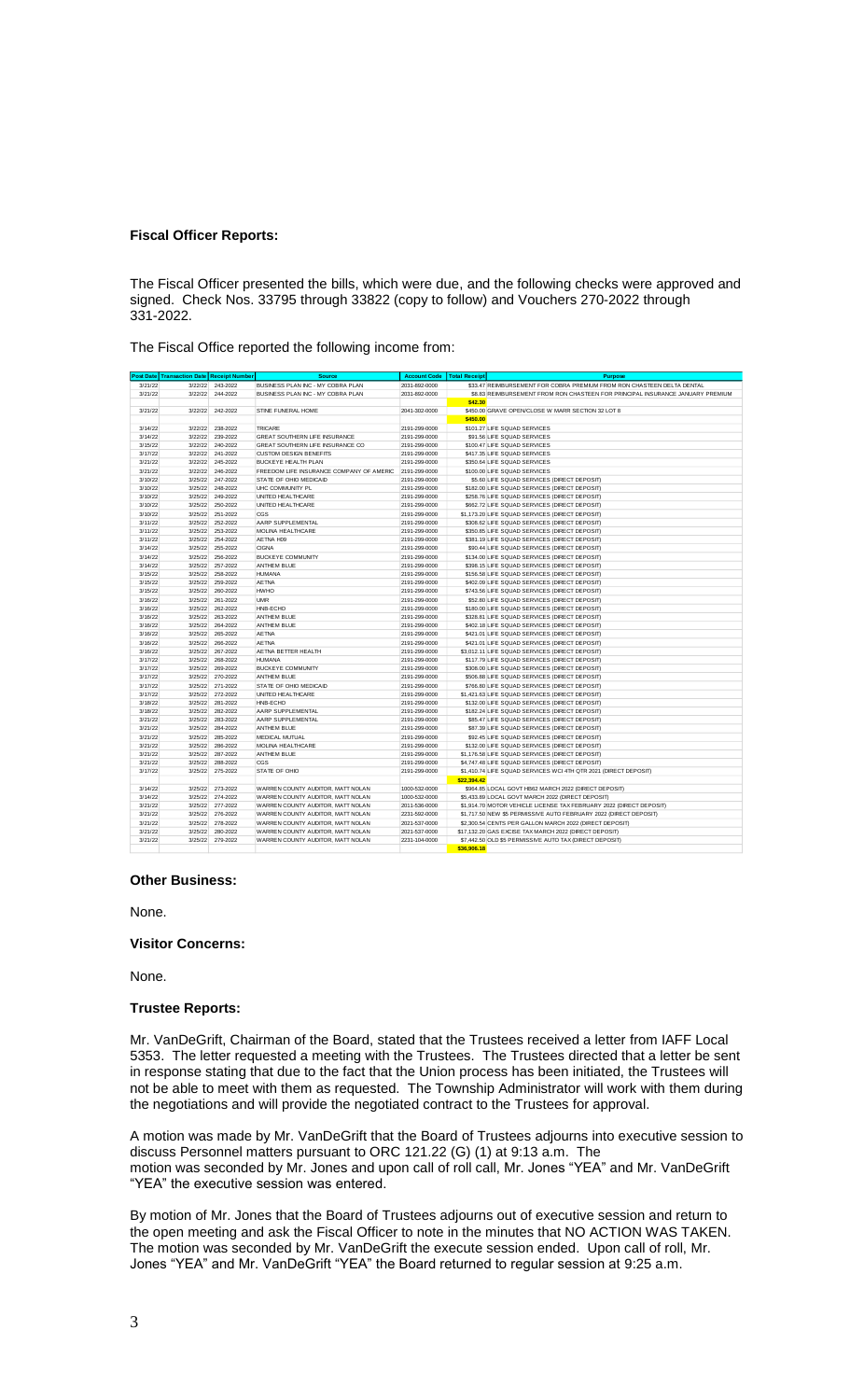There being no further business, Mr. Jones made a motion, seconded by Mr. VanDeGrift to adjourn the meeting. All present voiced a "YEA" vote and the motion passed.

The next regular meeting is scheduled for April 11, 2022 at 7:00 P.M.

Signed: \_\_\_\_\_\_\_\_\_\_\_\_\_\_\_\_\_\_\_\_\_\_\_\_\_\_\_\_\_\_\_Chairman of the Board

Attest: \_\_\_\_\_\_\_\_\_\_\_\_\_\_\_\_\_\_\_\_\_\_\_\_\_\_\_\_\_\_\_\_Fiscal Officer

# **RESOLUTION 22-03-16 TURTLECREEK TOWNSHIP WARREN COUNTY, OHIO**

## **HIRE NEIL ARSENIO, EFFECTIVE APRIL 4, 2022 AS A PART TIME FF2/EMT**

**WHEREAS**, a position of "Part-Time FF2/EMT has been posted within the Turtlecreek Township Fire Department/Emergency Medical Service, and

**WHEREAS**, the Fire Chief and Assistant Chief of Turtlecreek Township Fire Department and Emergency Medical Service have recommended that Neil Arsenio be hired as a Part Time FF2/EMT working 24-hour shifts; and

**NOW THEREFORE BE IT RESOLVED**, the Turtlecreek Township Board of Trustees hereby approves the hiring of Neil Arsenio for the position of Part-Time FF2/EMT, effective April 4, 2022 at the rate of \$17.00 per hour. Mr. Arsenio's hours of work will be 24 hours shifts.

Mr. Jones moved for adoption of the foregoing resolution, seconded by Mr. VanDeGrift. All voiced a "YEA" vote and the resolution passed.

Adopted this 29th day of March, 2022

Signed:  $\blacksquare$ 

\_\_\_\_\_\_\_\_\_\_\_\_\_\_\_\_\_\_\_\_\_\_\_\_\_ "YEA"

Attest: \_\_\_\_\_\_\_\_\_\_\_\_\_\_\_\_\_\_\_\_\_\_\_\_\_\_\_\_\_\_\_\_\_\_\_ Chief Fiscal Officer

# **RESOLUTION 22-03-17 TURTLECREEK TOWNSHIP WARREN COUNTY, OHIO**

**WHEREAS,** the EMS department has a need to purchase four (4) replacement medic safes; and

**WHEREAS,** the cost of the four (4) new EMS medic safes are \$8,217.00 from Knox Company and the source of the funds will be the EMS Fund 2191 (2191-760- 740-0000 Machinery, Equipment and Furniture); and

**THEREFORE, BE IT RESOLVED** by the Board of Trustees of Turtlecreek Township, Warren County, Ohio, that they shall approve the purchase of the four (4) new EMS medic safes at the cost of \$8,217.00

Resolution was initiated by Mr. Jones and seconded by Mr. VanDeGrift. All voiced a "YEA" vote and the motion was passed.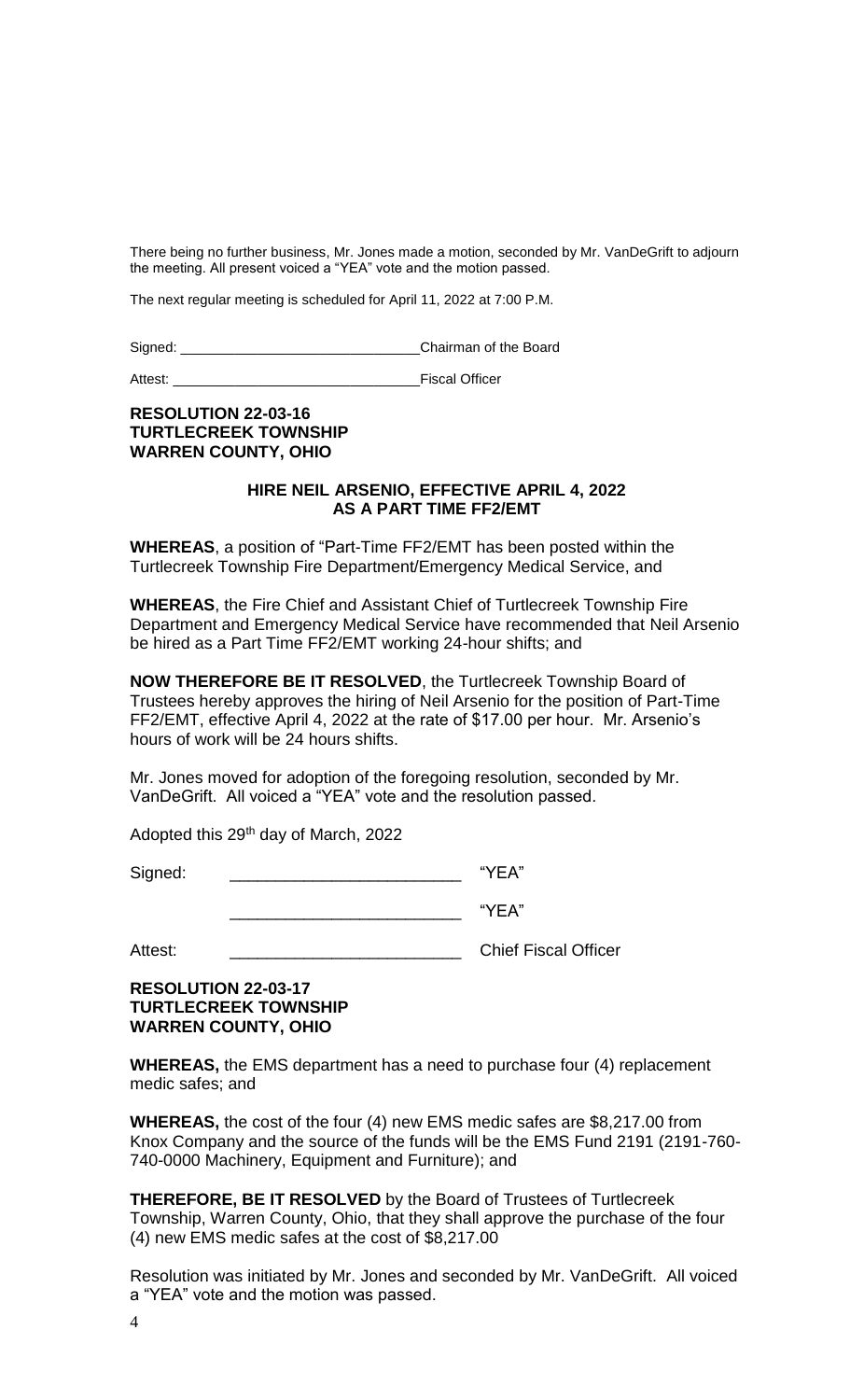Adopted this 29<sup>th</sup> day of March, 2022

| Signed: | "YEA" |
|---------|-------|
|         | "YEA" |

Attest: \_\_\_\_\_\_\_\_\_\_\_\_\_\_\_\_\_\_\_\_\_\_\_\_\_\_\_\_\_\_\_ Chief Fiscal Officer

# **RESOLUTION 22-03-18 TURTLECREEK TOWNSHIP WARREN COUNTY, OHIO**

**WHEREAS,** the Fire department has a need to purchase six (6) fire helmets from Vogelpohl Fire Equipment at the approximate cost of \$1,591.20; and

**WHEREAS,** the source of the funds to purchase the six (6) fire helmets from Vogelpohl Fire Equipment will be the 2192 Fire Fund (2192-220-599-0020 Other Expenses Turn Out Gear); and

**THEREFORE, BE IT RESOLVED** by the Board of Trustees of Turtlecreek Township, Warren County, Ohio, that they shall approve the purchase of six (6) fire helmets.

Resolution was initiated by Mr. Jones and seconded by Mr. VanDeGrift. All voiced a "YEA" vote and the motion was passed.

Adopted this  $29<sup>th</sup>$  day of March, 2022

Signed: \_\_\_\_\_\_\_\_\_\_\_\_\_\_\_\_\_\_\_\_\_\_\_\_\_\_\_\_\_\_\_ "YEA"

\_\_\_\_\_\_\_\_\_\_\_\_\_\_\_\_\_\_\_\_\_\_\_\_\_\_\_\_\_\_\_ "YEA"

Attest: **Example 2.1** Chief Fiscal Officer

**RESOLUTION 22-03-19 TURTLECREEK TOWNSHIP WARREN COUNTY, OHIO**

**WHEREAS,** the Turtlecreek Township Road Department has a need to replace the boom mower; and

**WHEREAS,** the cost to replace the boom mower is \$131,775.20 from Southeastern Equipment Company and this is a state bid priced item; and

**WHEREAS,** the source of the funds will be the Gasoline Fund 2021 (2021-760-740-0000 in the amount of \$30,000) and Road Fund 2031 (2031-760-740-0000 in the amount of \$101,775.20); and

**THEREFORE, BE IT RESOLVED** by the Board of Trustees of Turtlecreek Township, Warren County, Ohio, that they shall approve the replacement of the boom mower from Southeastern Equipment Company in the amount of \$131,775.20.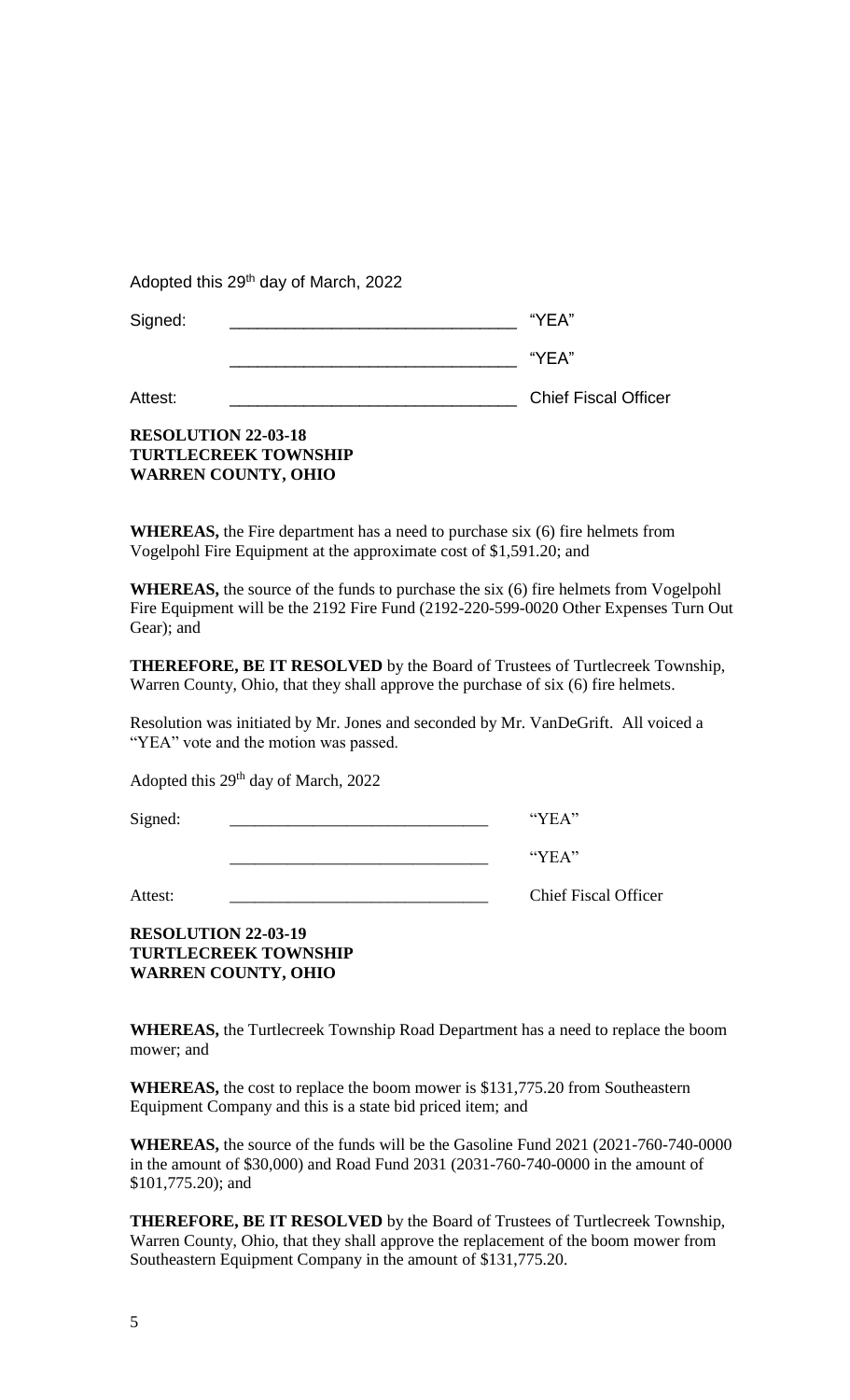Resolution was initiated by Mr. Jones and seconded by Mr. VanDeGrift. All voiced a "YEA" vote and the motion was passed.

Adopted this  $29<sup>th</sup>$  day of March, 2022

| Signed: | "YFA"                                                                                                                                                                                                                         |
|---------|-------------------------------------------------------------------------------------------------------------------------------------------------------------------------------------------------------------------------------|
|         | $\lq$ $\lq$ $\lq$ $\lq$ $\lq$ $\lq$ $\lq$ $\lq$ $\lq$ $\lq$ $\lq$ $\lq$ $\lq$ $\lq$ $\lq$ $\lq$ $\lq$ $\lq$ $\lq$ $\lq$ $\lq$ $\lq$ $\lq$ $\lq$ $\lq$ $\lq$ $\lq$ $\lq$ $\lq$ $\lq$ $\lq$ $\lq$ $\lq$ $\lq$ $\lq$ $\lq$ $\lq$ |
| Attest: | <b>Chief Fiscal Officer</b>                                                                                                                                                                                                   |

# **RESOLUTION 22-03-20 TURTLECREEK TOWNSHIP WARREN COUNTY, OHIO**

**BE IT RESOLVED** by the Board of Trustees of Turtlecreek Township, Warren County, Ohio, that they shall make a donation to the Warren County Junior Fair Board in the amount of \$487.00 in support of the Warren County Fair Awards. Source of the funds will be from the General Fund #1000-110-591-0000 (Contributions to other Organizations). Resolution was initiated by Mr. Jones seconded by Mr. VanDeGrift. All voiced a "YEA" vote and the resolution passed.

Adopted this 29<sup>th</sup> day of March, 2022

|         | <b>TURTLECREEK TOWNSHIP BOARD OF TRUSTEES</b> |                             |
|---------|-----------------------------------------------|-----------------------------|
| Attest: |                                               | <b>Chief Fiscal Officer</b> |
|         |                                               | " YEA"                      |
| Signed: |                                               | "YEA"                       |

**WARREN COUNTY, OHIO**

Resolution Number: 22-03-21 Date of Resolution: March 29, 2022

# **TOPIC OF RESOLUTION: BOARD RESOLUTION SUBSEQUENTLY APPROVING EXPENDITURES NOT EXCEEDING TWENTY-FIVE HUNDRED DOLLARS BY TOWNSHIP ADMINISTRATOR OR TOWNSHIP OFFICER OR EMPLOYEE AUTHORIZED BY TOWNSHIP ADMINISTRATOR**

## **RESOLUTION**

**WHEREAS,** this Board adopted Resolution Number 16-04-12, dated April 26, 2016, authorizing the Township Administrator to incur obligations on behalf of the Township not to exceed Two Thousand Five Hundred Dollars, and further authorizing the Township Administrator to authorize other Township Officers and Employees to incur obligations on behalf of the Township not to exceed Two Thousand Five Hundred Dollars; and,

**WHEREAS,** pursuant to section 507.11 (A) of the Ohio Revised Code, and Section 3 of the aforementioned Resolution, the obligations incurred by the Township Administrator on behalf of the Township, or that the Township Administrator authorizes a Township Officer or Employee to incur, shall be subsequently approved by adoption of formal resolution of this Board at the next regularly scheduled Board meeting after receipt by the Township Fiscal Officer of proper voucher for the obligation or obligations incurred; and,